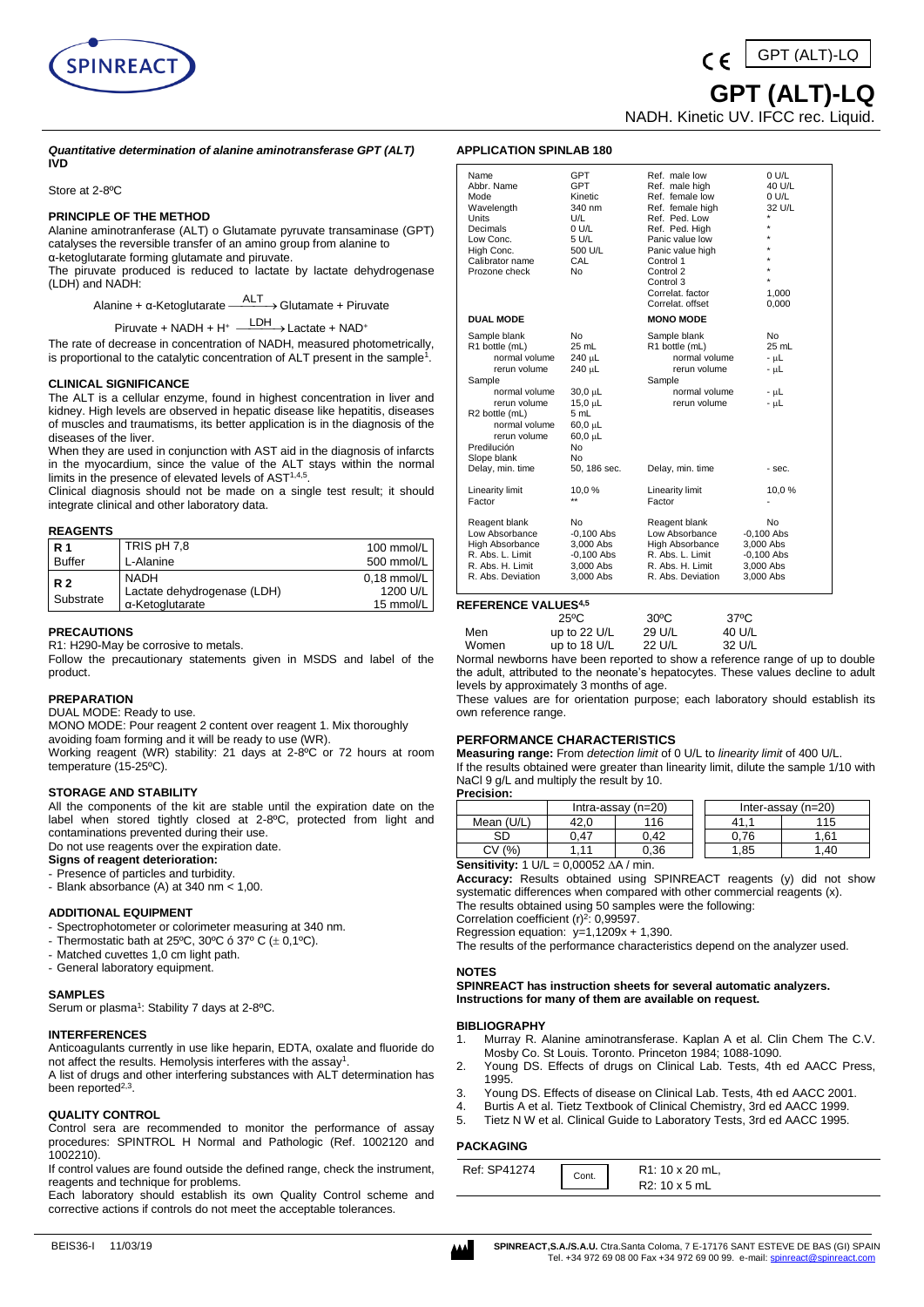

# GPT (ALT)-LQ

 **GPT (ALT)-LQ**

NADH. Cinético UV. IFCC rec. Líquido

## *Determinación cuantitativa de alanina aminotransferasa GPT (ALT)* **IVD**

Conservar a 2-8ºC

# **PRINCIPIO DEL MÉTODO**

La alanina aminotrasferasa (ALT) inicialmente llamada transaminasa glutámico pirúvica (GPT) cataliza la transferencia reversible de un grupo amino de la alanina al α-cetoglutarato con formación de glutamato y piruvato. El piruvato producido es reducido a lactato en presencia de lactato deshidrogenasa (LDH) y NADH:

L-Alanina + α -Cetoglutarato <sup>— ALT</sup>→ Glutamato + Piruvato

# Piruvato + NADH + H<sup>+</sup> <sup>LDH</sup> > Lactato + NAD<sup>+</sup>

La velocidad de disminución de la concentración de NADH en el medio, determinado fotométricamente, es proporcional a la concentración catalítica de ALT en la muestra ensayada $^{\scriptscriptstyle 1}$ .

# **SIGNIFICADO CLÍNICO**

La ALT es una enzima intracelular, se encuentra principalmente en las células del hígado y el riñón.

Su mejor aplicación es en el diagnóstico de las enfermedades del hígado.

Se observan niveles elevados en enfermedades hepáticas como la hepatitis, enfermedades de los músculos y traumatismos.

Cuando se emplean en conjunción con la AST ayuda en el diagnóstico de infartos de miocardio, ya que el valor de la ALT se mantiene dentro de los límites normales y aumenta en los niveles de AST<sup>1,4,5</sup>.

El diagnóstico clínico debe realizarse teniendo en cuenta todos los datos clínicos y de laboratorio.

## **REACTIVOS**

| <b>R</b> 1<br>Tampón   | TRIS pH 7,8<br>Lactato deshidrogenasa (LDH)<br>L-Alanina | 100 mmol/L<br>1200 U/L<br>500 mmol/L |
|------------------------|----------------------------------------------------------|--------------------------------------|
| <b>R2</b><br>Substrato | <b>NADH</b><br>α-Cetoglutarato                           | $0.18$ mmol/L<br>15 mmol/L           |

# **PRECAUCIONES**

R1: H290-Puede ser corrosivo para los metales.

Seguir los consejos de prudencia indicados en la FDS y etiqueta del producto.

## **PREPARACIÓN**

MODO DUAL: Reactivos listos para el uso.

MODO MONO: Verter el contenido del reactivo 2 sobre el reactivo 1. Mezclar evitando la formación de espuma y quedará listo para usar (RT).

Estabilidad del reactivo de trabajo (RT): 21 días a 2-8ºC o 72 horas a temperatura ambiente.

# **CONSERVACIÓN Y ESTABILIDAD**

Todos los componentes del kit son estables, hasta la fecha de caducidad indicada en la etiqueta, cuando se mantienen los frascos bien cerrados a 2-8ºC, protegidos de la luz y se evita su contaminación. No usar reactivos fuera de la fecha indicada.

**Indicadores de deterioro de los reactivos:**

- Presencia de partículas y turbidez.
- Absorbancias del Blanco a 340 < 1,00.

## **MATERIAL ADICIONAL**

- Espectrofotómetro o analizador para lecturas a 340 nm.
- Baño termostatizable a 25°C, 30°C ó 37°C ( $\pm$  0,1°C)
- Cubetas de 1,0 cm de paso de luz.
- Equipamiento habitual de laboratorio.

## **MUESTRAS**

Suero o plasma<sup>1</sup>. Estabilidad de la muestra: 7 días a 2-8°C.

## **INTERFERENCIAS**

Los anticoagulantes de uso corriente como la heparina, EDTA oxalato o fluoruro no afectan los resultados. La hemólisis interfiere con la determinación<sup>1</sup>. Se han descrito varias drogas y otras substancias que interfieren en la determinación de la ALT<sup>2,3</sup>.

# **CONTROL DE CALIDAD**

Es conveniente analizar junto con las muestras sueros control valorados:

SPINTROL H Normal y Patológico (Ref. 1002120 y 1002210).

Si los valores hallados se encuentran fuera del rango de tolerancia, se debe revisar el instrumento, los reactivos y la técnica. Cada laboratorio debe disponer su propio Control de Calidad y establecer correcciones en el caso de que los controles no cumplan con las tolerancias.

## **APLICACIÓN AL SPINLAB 180**

| Nombre<br>Nombre abreviado<br>Modo<br>Long. ondas<br>Unidades<br>Decimales<br>Conc. Inferior<br>Conc. Superior<br>Calibrador<br>Chequeo prozona                                                                 | GPT<br><b>GPT</b><br>Cinética<br>340 nm<br>U/L<br>0<br>5 U/L<br>500 U/L<br>CAL<br>N <sub>o</sub>                                                       | Ref. Hombre Inf.<br>Ref. Hombre Sup.<br>Ref. Mujer Inf.<br>Ref. Mujer Sup.<br>Ref. Ped. Inf.<br>Ref. Ped. Sup.<br>Valor pánico bajo<br>Valor pánico alto<br>Control 1<br>Control 2<br>Control 3<br>Factor correl.<br>Offset de correl. | 0 U/L<br>40 U/L<br>0 U/L<br>32 U/L<br>÷<br>÷<br>÷<br>÷<br>$\star$<br>÷<br>$\star$<br>1,000<br>0,000 |
|-----------------------------------------------------------------------------------------------------------------------------------------------------------------------------------------------------------------|--------------------------------------------------------------------------------------------------------------------------------------------------------|----------------------------------------------------------------------------------------------------------------------------------------------------------------------------------------------------------------------------------------|-----------------------------------------------------------------------------------------------------|
| <b>MODO DUAL</b>                                                                                                                                                                                                |                                                                                                                                                        | <b>MODO MONO</b>                                                                                                                                                                                                                       |                                                                                                     |
| Blanco muestra<br>Frasco R1 (mL)<br>Vol. normal<br>Vol. repet.<br>Muestra<br>Vol. normal<br>Vol. repet.<br>Frasco R2 (mL)<br>Vol. normal<br>Vol. repet.<br>Predilución<br>Pendiente Blco.<br>Retr., tiempo min. | N <sub>0</sub><br>25 mL<br>240 µL<br>240 µL<br>$30,0 \mu L$<br>15,0 µL<br>5 mL<br>$60.0 \mu L$<br>$60.0 \mu L$<br>N <sub>0</sub><br>No<br>50, 186 sec. | Blanco muestra<br>Frasco R1 (mL)<br>Vol. normal<br>Vol. repet.<br>Muestra<br>Vol. normal<br>Vol. repet.<br>Retr., tiempo min.                                                                                                          | <b>No</b><br>25 mL<br>- աԼ<br>- µL<br>- աԼ<br>- µL<br>- sec.                                        |
| Lim. Linealidad<br>Factor                                                                                                                                                                                       | 10,0%<br>$\star\star$                                                                                                                                  | Lím. Linealidad<br>Factor                                                                                                                                                                                                              | 10,0%                                                                                               |
| Blanco reactivo<br>Absorbancia inf.<br>Absorbancia sup.<br>Lim.Inf. Abs. React.<br>Lim.Sup. Abs. React.<br>Desy, Abs. React.                                                                                    | No.<br>$-0.100$ Abs<br>3,000 Abs<br>$-0,100$ Abs<br>3,000 Abs<br>3,000 Abs                                                                             | Blanco reactivo<br>Absorbancia inf.<br>Absorbancia sup.<br>Liminf. Abs. React.<br>LimSup. Abs. React.<br>Desv. Abs. React.                                                                                                             | No.<br>$-0,100$ Abs<br>3,000 Abs<br>$-0,100$ Abs<br>3,000 Abs<br>3,000 Abs                          |

# **VALORES DE REFERENCIA**

|         | $25^{\circ}$ C | $30^{\circ}$ C | 37°C   |
|---------|----------------|----------------|--------|
| Hombres | Hasta 22 U/L   | 29 U/L         | 40 U/L |
| Mujeres | Hasta 18 U/L   | 22 U/L         | 32 U/L |

En recién nacidos normales se han descrito valores de referencia hasta el doble del de los adultos, debido a su inmadurez hepática, estos valores se normalizan aproximadamente a los tres meses.

Estos valores son orientativos. Es recomendable que cada laboratorio establezca sus propios valores de referencia.

## **CARACTERÍSTICAS DEL MÉTODO**

**Rango de medida:** Desde el *límite de detección* 0 U/L hasta el *límite de linealidad* 400 U/L.

Si la concentración de la muestra es superior al límite de linealidad, diluir 1/10 con NaCl 9 g/L y multiplicar el resultado final por 10.

**Precisión:**

|             | Intraserie (n= 20) |      |  | Interserie (n= $20$ ) |      |
|-------------|--------------------|------|--|-----------------------|------|
| Media (U/L) | 42.0               | 116  |  |                       | 115  |
|             | 1.47               | 0.42 |  | J.76                  | l.61 |
| CV (%)      | -1.1               | 0.36 |  | 1.85                  | .40  |

**Sensibilidad analítica:**  $1 \text{ U/L} = 0,00052 \text{ A/A}$ /min.

**Exactitud:** Los reactivos SPINREACT (y) no muestran diferencias sistemáticas significativas cuando se comparan con otros reactivos comerciales (x).

Los resultados obtenidos con 50 muestras fueron los siguientes:

Coeficiente de regresión (r)<sup>2</sup>: 0,99597.

Ecuación de la recta de regresión: y=1,1209x + 1,390.

Las características del método pueden variar según el analizador utilizado.

## **NOTAS**

**SPINREACT dispone de instrucciones detalladas para la aplicación de este reactivo en distintos analizadores.** 

## **BIBLIOGRAFÍA**

- 1. Murray R. Alanine aminotransferase. Kaplan A et al. Clin Chem The C.V. Mosby Co. St Louis. Toronto. Princeton 1984; 1088-1090.
- 2. Young DS. Effects of drugs on Clinical Lab. Tests, 4th ed AACC Press, 1995.
- 3. Young DS. Effects of disease on Clinical Lab. Tests, 4th ed. AACC 2001.
- 4. Burtis A. et al. Tietz Textbook of Clinical Chemistry, 3rd edition. AACC
- 1999.
- 5. Tietz N. W. et al. Clinical Guide to Laboratory Tests, 3rd ed. AACC 1995.

# **PRESENTACIÓN**

| Ref. SP41274 | Cont. | D 1. | 10 x 20 mL<br>$10 \times 5$ mL |
|--------------|-------|------|--------------------------------|
|              |       |      |                                |



BEIS36-E 11/03/19 **SPINREACT, S.A./S.A.U.** Ctra.Santa Coloma, 7 E-17176 SANT ESTEVE DE BAS (GI) SPAIN Tel. +34 972 69 08 00 Fax +34 972 69 00 99. e-mail: spinreact@spinrea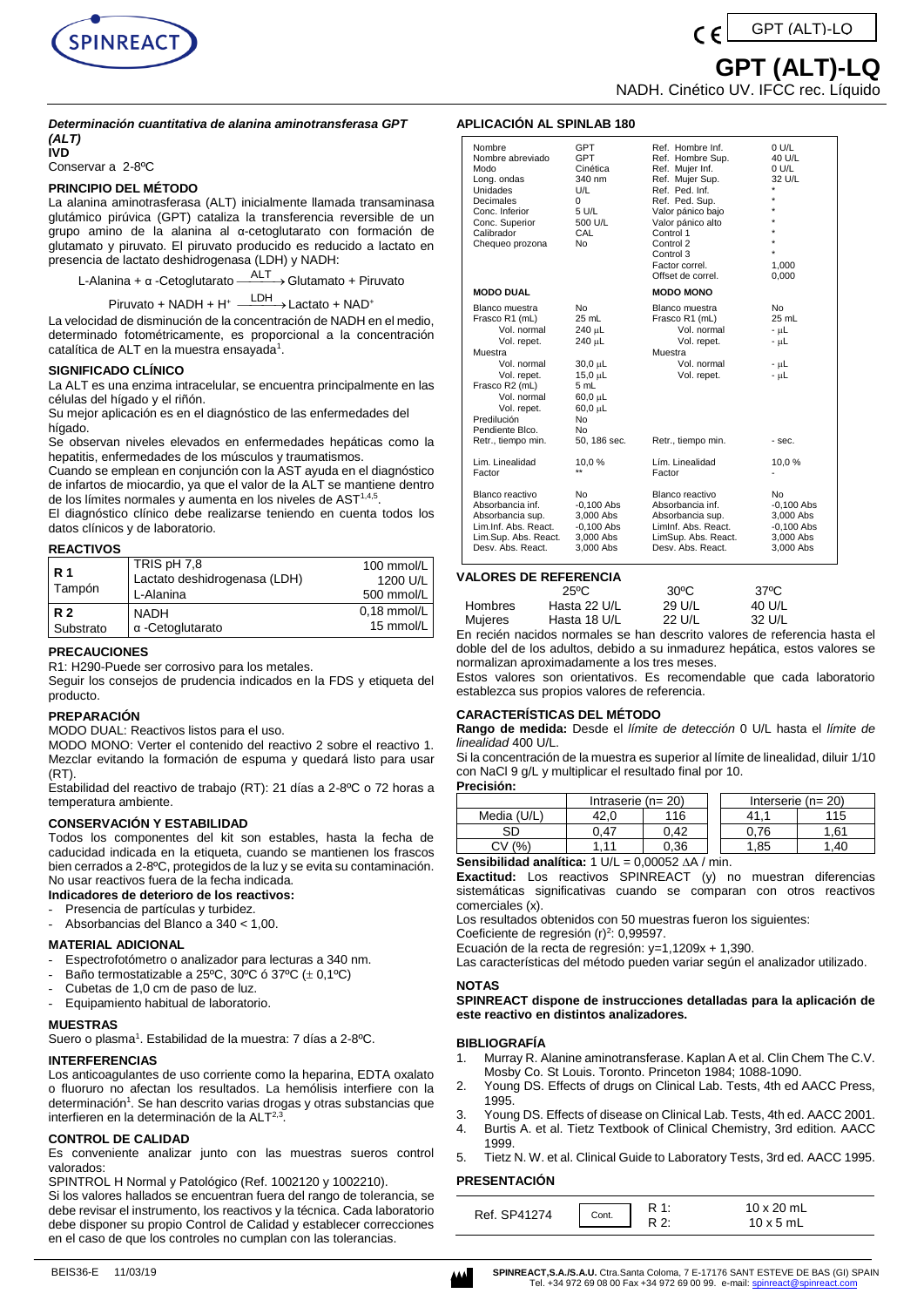

# **GPT (ALT)-LQ**

NADH. Cinétique UV. IFCC rec. liquide

# *Détermination quantitative d'alanine amino transférase GPT (ALT)*

**IVD**

## Conserver à 2-8ºC

# **PRINCIPE DE LA METHODE**

L'alanine amino transférase (ALT) initialement appelée transaminase glutamique pyruvique (GPT) catalyse le transfert réversible d'un groupe animique d'alanine vers l'alpha-cétoglutarate à formation de glutamate et de pyruvate. Le pyruvate produit est réduit en lactate en présence de lactate déshydrogénase (LDH) et NADH:

Alanine +  $\alpha$ -Cétoglutarate  $\xrightarrow{\sf{ALT}}$  Glutamate + Pyruvate

Pyruvate + NADH + H<sup>+</sup> <sup>LDH</sup> > Lactate + NAD<sup>+</sup>

La vitesse de réduction de la concentration en NADH au centre, déterminée photométriquement, est proportionnelle à la concentration catalytique d'ALT dans l'échantillon<sup>1</sup>.

# **SIGNIFICATION CLINIQUE**

L'ALT est une enzyme intracellulaire, qui se trouve principalement dans les cellules du foie et des reins.

Son meilleur avantage est le diagnostic de maladies du foie.

On l'observe en grandes quantités dans le cadre de maladies hépatiques, telles que l'hépatite, les maladies du muscles et des infarctus du cœur, étant donné que la valeur de l'ALT reste dans les limites standards et augmente dans les niveaux de AST<sup>1, 4,5</sup>.

La diagnostique clinique doit être réalisée en prenant en compte les données cliniques et de laboratoire.

## **REACTIFS**

| <b>R</b> 1<br>Tampon | TRIS pH 7.8<br>Lactate déshydrogénase (LDH)<br>L-Alanine | 100 mmol/L<br>1200 U/L<br>500 mmol/L |
|----------------------|----------------------------------------------------------|--------------------------------------|
| <b>R2</b>            | NADH                                                     | $0.18$ mmol/L                        |
| Substrats            | $\alpha$ -Cétoglutarate                                  | 15 mmol/L                            |

# **PRECAUTIONS**

R1 : H290- Peut être corrosif pour les métaux.

Suivez les conseils de prudence donnés en SDS et étiquette.

## **PREPARATION**

Tous les réactifs sont prêts à l'emploi.

## **CONSERVATION ET STABILITE**

Tous les composants du kit sont stables jusqu'à la date de péremption indiquée sur l'étiquette, et si les flacons sont maintenus hermétiquement fermés à 2-8ºC, à l'abri de la lumière et des sources de contamination. Ne pas utiliser les réactifs en dehors de la date indiquée.

## **Indices de détérioration des réactifs:**

- Présence de particules et turbidité.
- Absorbation du blanc à 340 nm< 1,00.

# **MATERIEL SUPPLEMENTAIRE**

- Auto-analyseur SPINLAB 180.
- Equipement classique de laboratoire.

# **ECHANTILLONS**

Sérum ou plasma<sup>1</sup>. Stabilité de l'échantillon: 7 jours à 2-8°C.

## **CONTROLE DE QUALITE**

Il est conseillé d'analyser conjointement les échantillons de sérum dont les valeurs ont été contrôlées: SPINTROL H Normal et pathologique (Réf. 1002120 et 1002210).

Si les valeurs se trouvent en dehors des valeurs tolérées, analyser l'instrument, les réactifs et le calibreur.

Chaque laboratoire doit disposer de son propre contrôle de qualité et déterminer les mesures correctives à mettre en place dans le cas où les vérifications ne correspondraient pas aux attentes.

## **REMARQUES:**

**SPINREACT dispose de consignes détaillées pour l'application de ce réactif dans différents analyseurs.**

## **APPLICATION AU SPINLAB 180**

| Name<br>Abbr. Name<br>Mode<br>Wavelength<br>Units<br>Decimals<br>Low Conc.<br>High Conc.<br>Calibrator name<br>Prozone check | <b>GPT</b><br><b>GPT</b><br>Kinetic<br>340 nm<br>U/L<br>0 U/L<br>5 U/L<br>500 U/L<br>CAL<br>No | Ref. male low<br>Ref. male high<br>Ref. female low<br>Ref. female high<br>Ref. Ped. Low<br>Ref. Ped. High<br>Panic value low<br>Panic value high<br>Control 1<br>Control 2<br>Control 3<br>Correlat. factor<br>Correlat, offset | 0 U/L<br>40 U/L<br>0 U/L<br>32 U/L<br>$\star$<br>$\star$<br>$\star$<br>$\star$<br>$\star$<br>1,000<br>0,000 |
|------------------------------------------------------------------------------------------------------------------------------|------------------------------------------------------------------------------------------------|---------------------------------------------------------------------------------------------------------------------------------------------------------------------------------------------------------------------------------|-------------------------------------------------------------------------------------------------------------|
| <b>DUAL MODE</b>                                                                                                             |                                                                                                | <b>MONO MODE</b>                                                                                                                                                                                                                |                                                                                                             |
| Sample blank<br>R1 bottle (mL)<br>normal volume<br>rerun volume<br>Sample<br>normal volume<br>rerun volume<br>R2 bottle (mL) | No<br>25 mL<br>240 µL<br>240 µL<br>$30,0 \mu L$<br>15,0 µL<br>5 mL                             | Sample blank<br>R1 bottle (mL)<br>normal volume<br>rerun volume<br>Sample<br>normal volume<br>rerun volume                                                                                                                      | <b>No</b><br>25 mL<br>- uL<br>- uL<br>- uL<br>- uL                                                          |
| normal volume<br>rerun volume<br>Predilución<br>Slope blank<br>Delay, min. time                                              | $60,0 \mu L$<br>$60,0 \mu L$<br>No<br>No<br>50, 186 sec.                                       | Delay, min. time                                                                                                                                                                                                                | - sec.                                                                                                      |
| Linearity limit<br>Factor                                                                                                    | 10,0%                                                                                          | Linearity limit<br>Factor                                                                                                                                                                                                       | 10,0%                                                                                                       |
| Reagent blank<br>Low Absorbance<br>High Absorbance<br>R. Abs. L. Limit<br>R. Abs. H. Limit<br>R. Abs. Deviation              | No<br>$-0,100$ Abs<br>3,000 Abs<br>$-0,100$ Abs<br>3.000 Abs<br>3.000 Abs                      | Reagent blank<br>Low Absorbance<br>High Absorbance<br>R. Abs. L. Limit<br>R. Abs. H. Limit<br>R. Abs. Deviation                                                                                                                 | No<br>$-0,100$ Abs<br>3.000 Abs<br>$-0,100$ Abs<br>3.000 Abs<br>3.000 Abs                                   |

## **VALEURS DE REFERENCE4, 5**

|        | $25^{\circ}$ C | $30^{\circ}$ C | 37°C   |
|--------|----------------|----------------|--------|
| Hommes | Jusqu'à 22 U/L | 29 U/L         | 40 U/L |
| Femmes | Jusqu'à 18 U/L | 22 U/L         | 32 U/L |

Chez les nouveau-nés en bon état de santé, on a détecté des valeurs presque doublés par rapport à celle relevées chez les adultes, état donné leur maturité hépatique, ces valeurs redeviennent normales dans les trois mois.

Ces valeurs sont données à titre d'information. Il est conseillé à chaque laboratoire de définir ses propres valeurs de référence.

## **CARACTERISTIQUES DE LA METHODE**

**Gamme de mesures:** Depuis la *limite de détection* de 0 U/L, jusqu'à la *limite de linéarité* de 400 U/L.

Si la concentration de l'échantillon est supérieure à la limite de linéarité, diluer 1/10 avec du NaCl 9 g/L et multiplier le résultat final par 10. **Précision:**

| riecisium.                                                    |                          |      |  |                          |      |
|---------------------------------------------------------------|--------------------------|------|--|--------------------------|------|
|                                                               | Intra-série ( $n = 20$ ) |      |  | Inter-série ( $n = 20$ ) |      |
| Moyenne (U/L)                                                 | 42.0                     | 116  |  |                          | 115  |
| SD                                                            | 0.47                     | 0.42 |  | 0.76                     | 1.61 |
| CV(% )                                                        | 1.11                     | 0.36 |  | 1,85                     | .40  |
| $P$ anoibilitá anolytiques 1     $\mu = 0.00052$ $\mu$ A /min |                          |      |  |                          |      |

**Sensibilité analytique:** 1 U/L = 0,00052 *A* /min

**Exactitude:** Les réactifs SPINREACT (y) ne montrent pas de différences systématiques significatives lorsqu'on les compare à d'autres réactifs commerciaux (x).

Les résultats obtenus avec 50 échantillons ont été les suivants:

Coefficient de corrélation  $(r)^2$ : 0,99597.

Equation de la Coubre de régression: y=1,1209x + 1,390. Les caractéristiques de la méthode peuvent varier suivant l'analyseur employé.

## **BIBLIOGRAPHIE**

- 1. Murray R. Alanine aminotransferase. Kaplan A et al. Clin Chem The C.V. Mosby Co. St Louis. Toronto. Princeton 1984; 1088-1090.
- 2. Young DS. Effects of drugs on Clinical Lab. Tests, 4th ed AACC Press, 1995.
- 3. Young DS. Effects of disease on Clinical Lab. Tests, 4th ed. AACC 2001.
- 4. Burtis A. et al. Tietz Textbook of Clinical Chemistry, 3rd edition. AACC 1999.
- 5. Tietz N. W. et al. Clinical Guide to Laboratory Tests, 3rd ed. AACC 1995.

## **PRÉSENTATION**

| Ref: SP41274 | Cont. | R 1:<br>$R^2$ | $10 \times 20$ mL<br>$10 \times 5$ mL |
|--------------|-------|---------------|---------------------------------------|
|              |       |               |                                       |